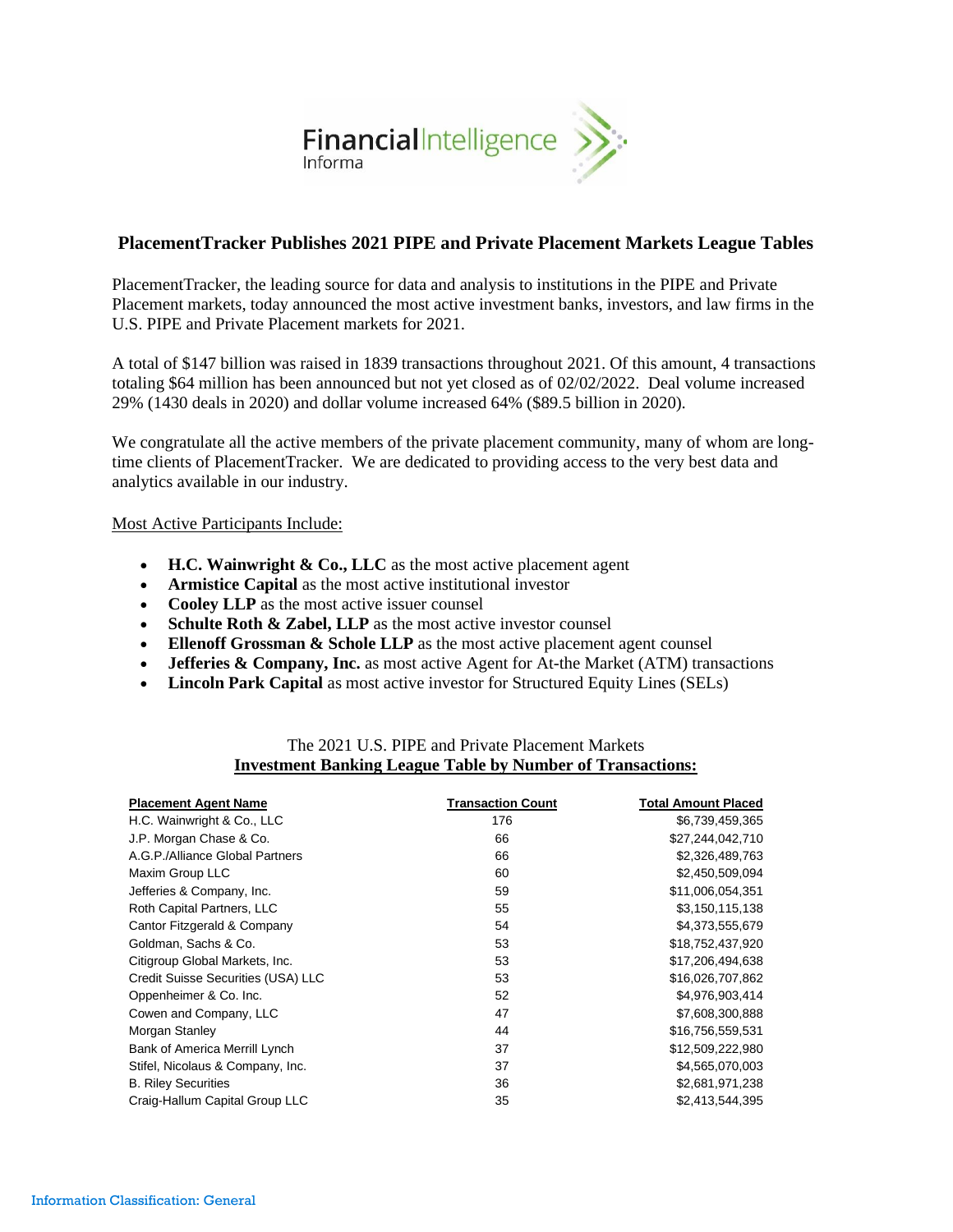| Piper Sandler & Co.                                  | 34 | \$2,573,995,185 |
|------------------------------------------------------|----|-----------------|
| <b>SVB Leerink LLC</b>                               | 33 | \$2,864,922,874 |
| Barclays Capital, Inc.                               | 29 | \$5,199,533,001 |
| Deutsche Bank Securities, Inc.                       | 28 | \$6,220,860,668 |
| <b>BTIG, LLC</b>                                     | 28 | \$2,586,337,788 |
| Guggenheim Securities, LLC                           | 26 | \$3,619,548,766 |
| William Blair & Company, LLC                         | 26 | \$1.939.442.401 |
| EF Hutton, division of Benchmark Investments,<br>LLC | 26 | \$1.466.269.928 |

*Investment Banking rankings exclude all 144-A Offerings, Equity Lines of Credit, At the Market Transactions, Rights Offerings, Bought Deals, and all PIPE transactions conducted by foreign issuers that trade in the U.S. on the OTC. On transactions where an investment banking firm has acted solely as Financial Advisor, that transaction has been excluded from that firm's ranking. Co-agented transactions award full transaction credit to all agents participating (regardless of status of lead agent or co-agent). Data is for closed and definitive agreement transactions reported as of 02/02/2022.*

### The 2021 U.S. PIPE and Private Placement Markets **Institutional Investor League Table by Number of Transactions:**

| <b>Investor Name</b>                       | <b>Transaction Count</b> | <b>Total Amount Invested</b> |
|--------------------------------------------|--------------------------|------------------------------|
| <b>Armistice Capital</b>                   | 62                       | \$431,266,357                |
| Fidelity Management & Research Corporation | 57                       | \$358,167,064                |
| Heights Capital Management, Inc.           | 57                       | \$232,513,754                |
| IntraCoastal Capital, LLC                  | 51                       | \$95,467,118                 |
| Hudson Bay Capital Management LP           | 48                       | \$294,394,591                |
| Blackrock, Inc.                            | 45                       | \$352,980,568                |
| Citadel Advisors, LLC                      | 36                       | \$294,953,917                |
| Empery Asset Management LP                 | 35                       | \$174,542,643                |
| Iroquois Capital L.P.                      | 32                       | \$35,190,686                 |
| 3i. LP                                     | 31                       | \$70,353,500                 |
| Anson Funds                                | 31                       | \$66,185,199                 |
| Cavalry Fund I Management LLC              | 31                       | \$25,248,693                 |
| <b>Ayrton Capital LLC</b>                  | 30                       | \$131,447,681                |
| Sabby Management, LLC                      | 28                       | \$183,188,414                |
| <b>GCA Altium Limited</b>                  | 27                       | \$134,206,196                |
| Lind Partners (The)                        | 26                       | \$90,265,405                 |
| Monashee Investment Management LLC         | 26                       | \$27,618,365                 |
| <b>Bigger Capital Fund LP</b>              | 25                       | \$24,490,664                 |
| Streeterville Capital, LLC                 | 24                       | \$204,936,482                |
| Alyeska Investment Group, L.P.             | 24                       | \$141,612,356                |
| Millennium Management, LLC                 | 21                       | \$188,836,092                |
| L1 Capital                                 | 21                       | \$41,355,274                 |
| District 2 Capital Fund L.P.               | 21                       | \$16,680,936                 |
| T. Rowe Price Associates, Inc.             | 20                       | \$348,626,400                |
| <b>LH Financial Services Corporation</b>   | 20                       | \$34,293,963                 |

*Investor rankings exclude all 144-A Offerings, Equity Lines of Credit, At the Market Transactions, Rights Offerings, Bought Deals, and all PIPE transactions conducted by foreign issuers that trade in the U.S. on the OTC. Investors classified as Corporate Investors and Insurance Companies have been excluded from this ranking. Data is for closed and definitive agreement transactions reported as of 02/02/2022.*

### The 2021 U.S. PIPE and Private Placement Markets **Issuer Counsel League Table by Number of Transactions:**

| <b>Legal Counsel</b>                      | <b>Transaction Count</b> | <b>Total Amount Advised</b> |
|-------------------------------------------|--------------------------|-----------------------------|
| Cooley LLP                                | 57                       | \$4.981.045.959             |
| Kirkland & Ellis                          | 47                       | \$15.151.519.371            |
| Latham & Watkins, LLP                     | 43                       | \$5.167.041.853             |
| Skadden, Arps, Slate, Meagher & Flom, LLP | 40                       | \$11.992.304.597            |
| Ellenoff Grossman & Schole LLP            | 38                       | \$3,681,330,461             |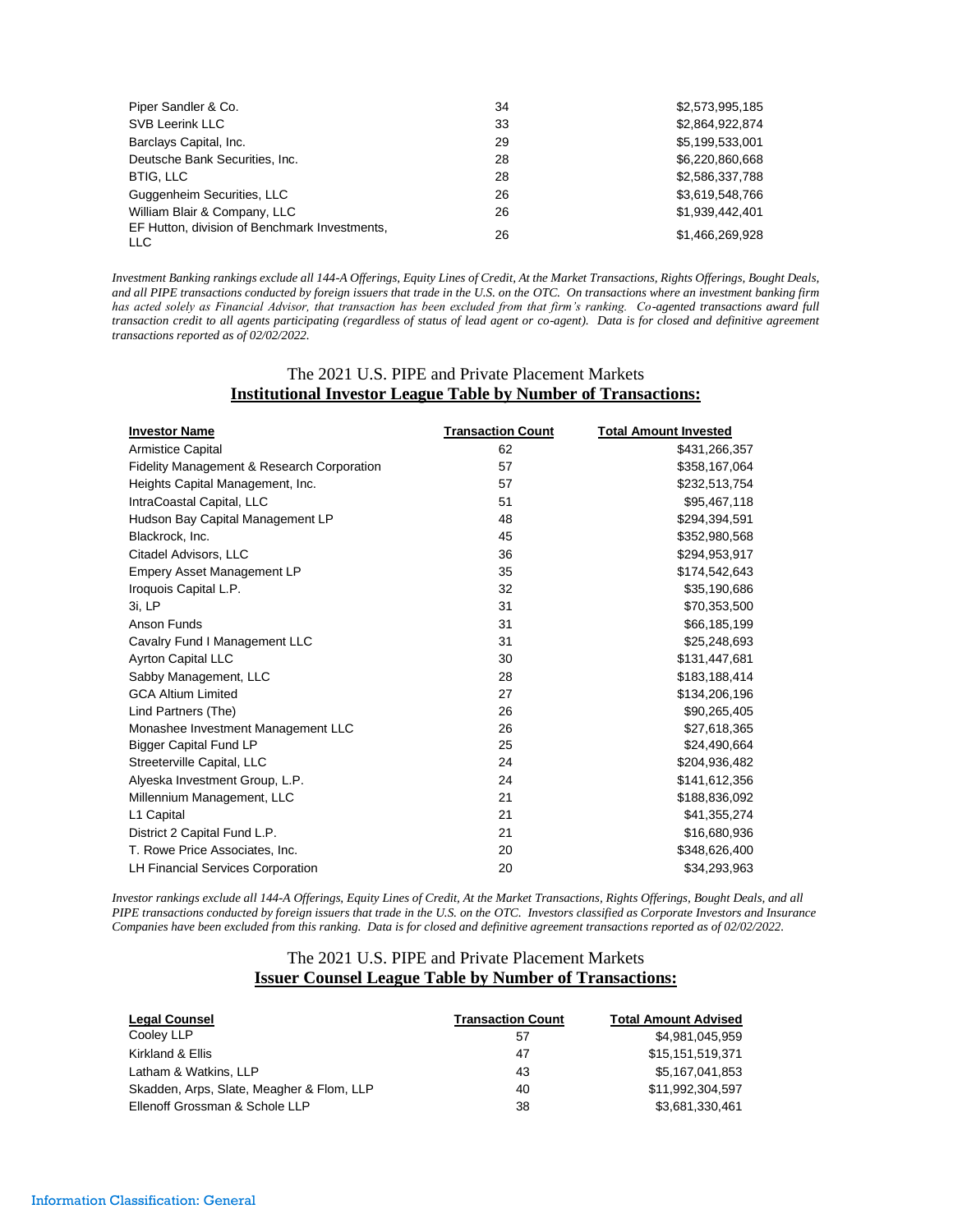| Hunter Taubman Fisher & Li LLC                  | 33 | \$838,855,839    |
|-------------------------------------------------|----|------------------|
| Sichenzia Ross Ference LLP                      | 32 | \$648,148,657    |
| Loeb & Loeb, LLP                                | 31 | \$2,684,165,435  |
| Goodwin Procter, LLP                            | 30 | \$5,593,970,069  |
| White & Case, LLP                               | 27 | \$7,215,154,510  |
| Lucosky Brookman LLP                            | 27 | \$505,907,166    |
| Gibson, Dunn & Crutcher, LLP                    | 25 | \$2,123,845,539  |
| Haynes and Boone, LLP                           | 25 | \$485,730,569    |
| Greenberg Traurig, LLP                          | 24 | \$3,273,375,508  |
| Wilson Sonsini Goodrich & Rosati                | 23 | \$3,534,263,905  |
| <b>DLA Piper</b>                                | 23 | \$2,015,981,642  |
| Maples & Calder                                 | 22 | \$872,317,864    |
| Pryor Cashman                                   | 20 | \$510,416,269    |
| <b>Graubard Miller</b>                          | 19 | \$1,824,393,259  |
| Mintz, Levin, Cohn, Ferris, Glovsky & Popeo, PC | 19 | \$1,181,160,839  |
| <b>K&amp;L Gates LLP</b>                        | 19 | \$478,358,509    |
| Weil, Gotshal & Manges, LLP                     | 18 | \$10,561,137,905 |
| Vinson & Elkins, LLP                            | 18 | \$2,919,613,348  |
| Morgan, Lewis & Bockius, LLP                    | 17 | \$2,066,360,526  |
| Sullivan & Worcester, LLP                       | 17 | \$1,138,804,244  |

*Legal counsel rankings exclude all 144-A Offerings, Equity Lines of Credit, At the Market Transactions, Rights Offerings, Bought Deals, and all PIPE transactions conducted by foreign issuers that trade in the U.S. on the OTC. Data is for closed and definitive agreement transactions reported as of 02/02/2022.*

# The 2021 U.S. PIPE and Private Placement Markets **Investor Counsel League Table by Number of Transactions:**

| <b>Legal Counsel</b>                      | <b>Transaction Count</b> | <b>Total Amount Advised</b> |
|-------------------------------------------|--------------------------|-----------------------------|
| Schulte Roth & Zabel, LLP                 | 173                      | \$41,822,509,192            |
| Kelley Drye & Warren LLP                  | 44                       | \$2,307,888,645             |
| Hansen Black Anderson Ashcraft PLLC       | 22                       | \$166,962,497               |
| Simpson Thacher Bartlett, LLP             | 10                       | \$3,719,051,792             |
| Kirkland & Ellis                          | 9                        | \$3,801,384,531             |
| Sullivan & Cromwell                       | 8                        | \$2,602,400,053             |
| David Fine, Esg.                          | 7                        | \$30,640,000                |
| Akin, Gump, Strauss, Hauer & Feld, LLP    | 6                        | \$1,475,000,001             |
| Grushko & Mittman, PC                     | 6                        | \$64,487,212                |
| Goodwin Procter, LLP                      | 5                        | \$424,995,387               |
| Morgan, Lewis & Bockius, LLP              | 5                        | \$69,032,070                |
| Latham & Watkins, LLP                     | 4                        | \$482,600,000               |
| McDermott, Will & Emery                   | 4                        | \$165,832,850               |
| David Gonzalez, Esq.                      | 4                        | \$14,630,000                |
| Wilmer Cutler Pickering Hale & Dorr, LLP  | 3                        | \$4,053,000,000             |
| Ropes & Gray                              | 3                        | \$285,692,559               |
| Stikeman Elliott LLP                      | 3                        | \$206,657,900               |
| Fried, Frank, Harris, Shriver & Jacobson  | 3                        | \$141,045,000               |
| Willkie, Farr & Gallagher                 | 3                        | \$140,000,003               |
| Sullivan & Worcester, LLP                 | 3                        | \$20,975,000                |
| Davis Polk & Wardwell LLP                 | $\overline{2}$           | \$403,999,990               |
| Dechert, LLP                              | 2                        | \$354,995,388               |
| Baker Botts, LLP                          | $\overline{2}$           | \$303,999,997               |
| Skadden, Arps, Slate, Meagher & Flom, LLP | 2                        | \$282,500,007               |
| Gibson, Dunn & Crutcher, LLP              | $\overline{2}$           | \$215,000,000               |

*Legal counsel rankings exclude all 144-A Offerings, Equity Lines of Credit, At the Market Transactions, Rights Offerings, Bought Deals, and all PIPE transactions conducted by foreign issuers that trade in the U.S. on the OTC. Data is for closed and definitive agreement transactions reported as of 02/02/2022.*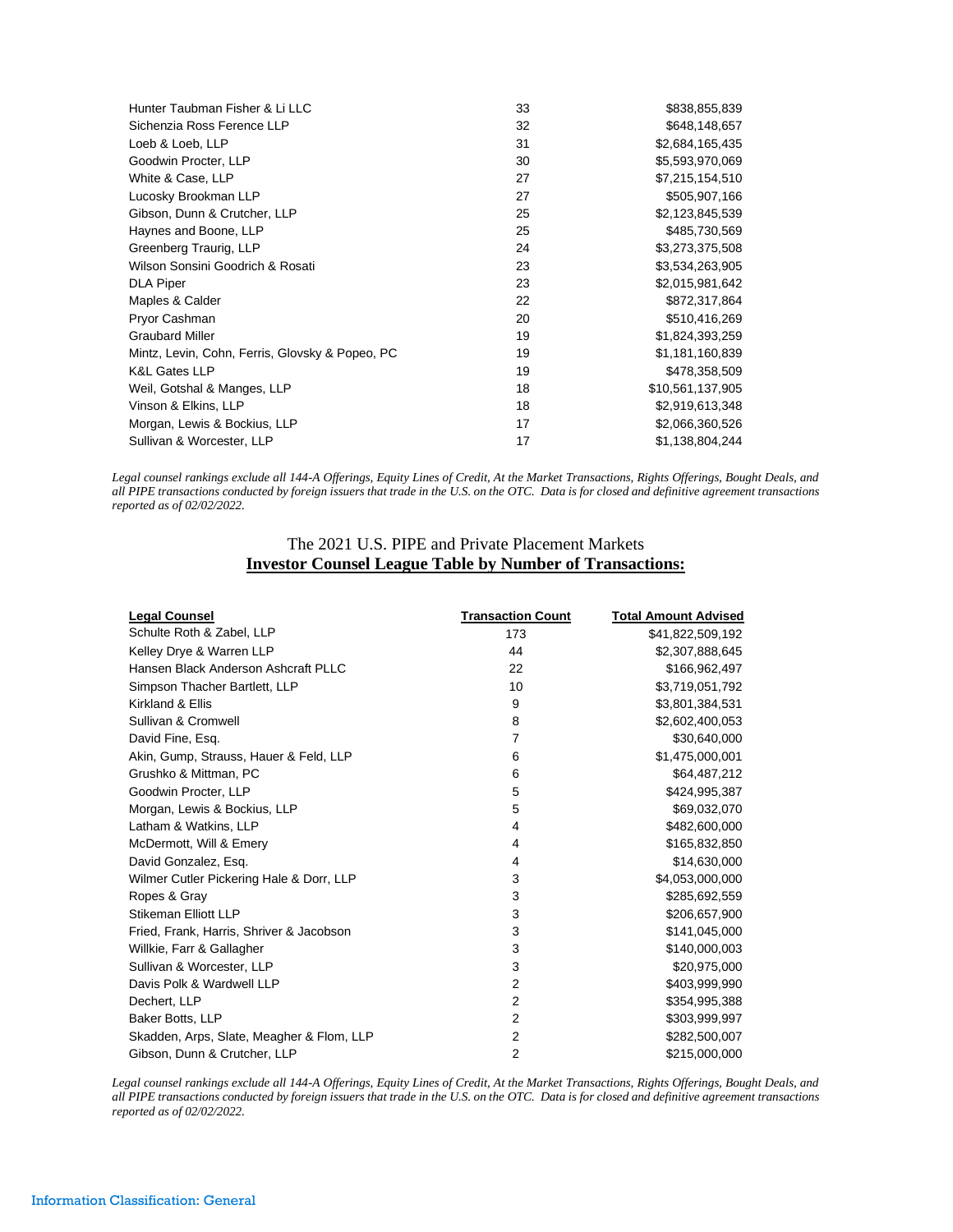| <b>Legal Counsel</b>                            | <b>Transaction Count</b> | <b>Total Amount Advised</b> |
|-------------------------------------------------|--------------------------|-----------------------------|
| Ellenoff Grossman & Schole LLP                  | 106                      | \$3,564,413,100             |
| Mintz, Levin, Cohn, Ferris, Glovsky & Popeo, PC | 33                       | \$2,012,152,119             |
| Latham & Watkins, LLP                           | 29                       | \$3,862,682,839             |
| Cooley LLP                                      | 27                       | \$6,126,600,565             |
| Loeb & Loeb, LLP                                | 22                       | \$2,568,685,325             |
| Davis Polk & Wardwell LLP                       | 21                       | \$3,941,131,469             |
| Mayer Brown LLP                                 | 20                       | \$3,468,278,070             |
| Goodwin Procter, LLP                            | 20                       | \$1,461,991,756             |
| Sichenzia Ross Ference LLP                      | 17                       | \$276,756,424               |
| Sheppard, Mullin, Richter & Hampton, LLP        | 15                       | \$374,997,891               |
| Sullivan & Worcester, LLP                       | 14                       | \$328,371,543               |
| Shearman & Sterling LLP                         | 13                       | \$1,727,599,994             |
| Haynes and Boone, LLP                           | 12                       | \$500,904,873               |
| Faegre Drinker Biddle & Reath LLP               | 12                       | \$479,251,682               |
| <b>DLA Piper</b>                                | 11                       | \$903,067,976               |
| Skadden, Arps, Slate, Meagher & Flom, LLP       | 10                       | \$2,006,060,391             |
| Lowenstein Sandler LLP                          | 10                       | \$238,921,087               |
| Simpson Thacher Bartlett, LLP                   | 9                        | \$1,739,300,000             |
| Winston & Strawn                                | 9                        | \$1,552,501,000             |
| Sidley Austin LLP                               | 9                        | \$1,378,966,740             |
| Duane Morris, LLP                               | 9                        | \$469,898,729               |
| Schiff Hardin, LLP                              | 9                        | \$376,240,849               |
| Sullivan & Cromwell                             | 8                        | \$2,886,767,000             |
| Ropes & Gray                                    | 8                        | \$2,090,675,000             |
| White & Case, LLP                               | $\overline{7}$           | \$768,519,983               |

### The 2021 U.S. PIPE and Private Placement Markets **Placement Agent Counsel League Table by Number of Transactions:**

*Legal counsel rankings exclude all 144-A Offerings, Equity Lines of Credit, At the Market Transactions, Rights Offerings, Bought Deals, and all PIPE transactions conducted by foreign issuers that trade in the U.S. on the OTC. Data is for closed and definitive agreement transactions reported as of 02/02/2022.*

# The 2021 U.S. At-the-Market (ATM) Market **Sales Agent by Number of Transactions:**

| <b>Sales Agent</b>               | <b>Transaction Count</b> | <b>Commitment Amount</b> |
|----------------------------------|--------------------------|--------------------------|
| Jefferies LLC                    | 159                      | \$46,967,450,853         |
| <b>B. Riley Securities</b>       | 108                      | \$17,681,629,702         |
| J.P. Morgan Chase & Co.          | 83                       | \$55,849,220,523         |
| Cantor Fitzgerald & Company      | 83                       | \$12,372,232,774         |
| Bank of America Merrill Lynch    | 78                       | \$48,361,635,245         |
| Wells Fargo Securities, LLC      | 77                       | \$48,721,802,998         |
| H.C. Wainwright & Co., LLC       | 66                       | \$10,264,305,088         |
| <b>BTIG, LLC</b>                 | 56                       | \$29,595,392,619         |
| Truist Securities, Inc.          | 54                       | \$34,395,810,465         |
| Goldman, Sachs & Co.             | 53                       | \$39,599,000,165         |
| <b>BMO Capital Markets Corp.</b> | 53                       | \$27,241,996,296         |
| Citigroup Global Markets, Inc.   | 50                       | \$35,373,637,930         |
| Barclays Capital, Inc.           | 46                       | \$34,628,048,465         |
| <b>KeyBanc Capital Markets</b>   | 46                       | \$21,238,783,202         |
| Cowen and Company, LLC           | 46                       | \$7,065,579,502          |
| Morgan Stanley                   | 42                       | \$35,500,320,174         |
| RBC Capital Markets, Inc.        | 41                       | \$29,482,319,418         |
| Regions Securities LLC           | 37                       | \$28,381,790,996         |
| <b>JMP Securities LLC</b>        | 37                       | \$7,552,739,926          |
| Raymond James & Associates Inc.  | 35                       | \$12,574,963,049         |